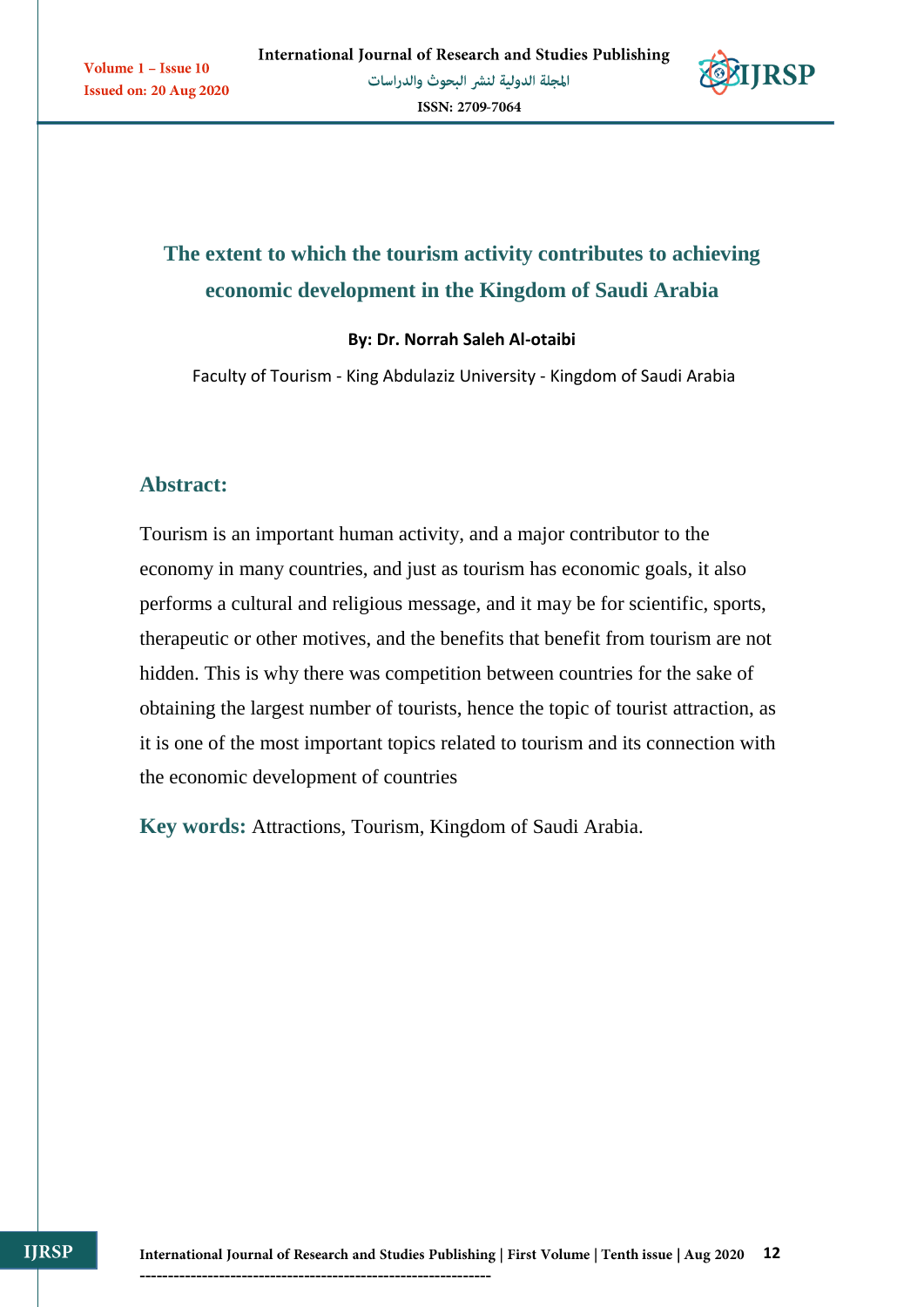

# **Introduction**

Volume 1 - Issue 10

Issued on: 20 Aug 2020

It is known that tourism is important at this time for individuals, institutions and countries, as tourism is one of the most important human activities and a major source of the economy.

In tourism, there are many benefits to the various bodies that do it, starting with the tourist who aims to accomplish certain goals through his tourism. He may wish to achieve a religious matter such as visiting holy places, or cultural, such as attending festivals and viewing monuments, or an athlete such as attending Olympic sessions or scientific, such as participating in conferences and others The tourist may have a missionary message, so tourism is one of the ways to introduce Islam and Muslims, and to spread the message of Islam

There are important elements associated with tourism that is related to tourist attractions, and the countries are different with what God has blessed them with in terms of attracting tourists, however there may be attractive methods that some countries perform so that they outnumber the number of tourists over another country that has more natural tourist potentials than it, and researchers in tourism divide Elements of tourist attractions fall into two types: natural attractions, such as: the natural environment, such as mountains, rivers, waterfalls, seas, deserts, climate, etc., and the second type: human factors, such as: customs, traditions, arts, laws, legislation, lifestyles, ancient monuments, modern architecture, handicrafts, crafts, etc., and the security, economic and social situation. And the cultural (cultural environment), including the religious factor for Westerners, as they see religion as a human-made social phenomenon, as it is one of the human factors in their view.

This research came in an introduction, four demands and a conclusion. The first requirement was to define the terms included in the title of the research, and the second requirement was in the components of tourist attraction and the third requirement in the reality of tourism in the Kingdom of Saudi Arabia.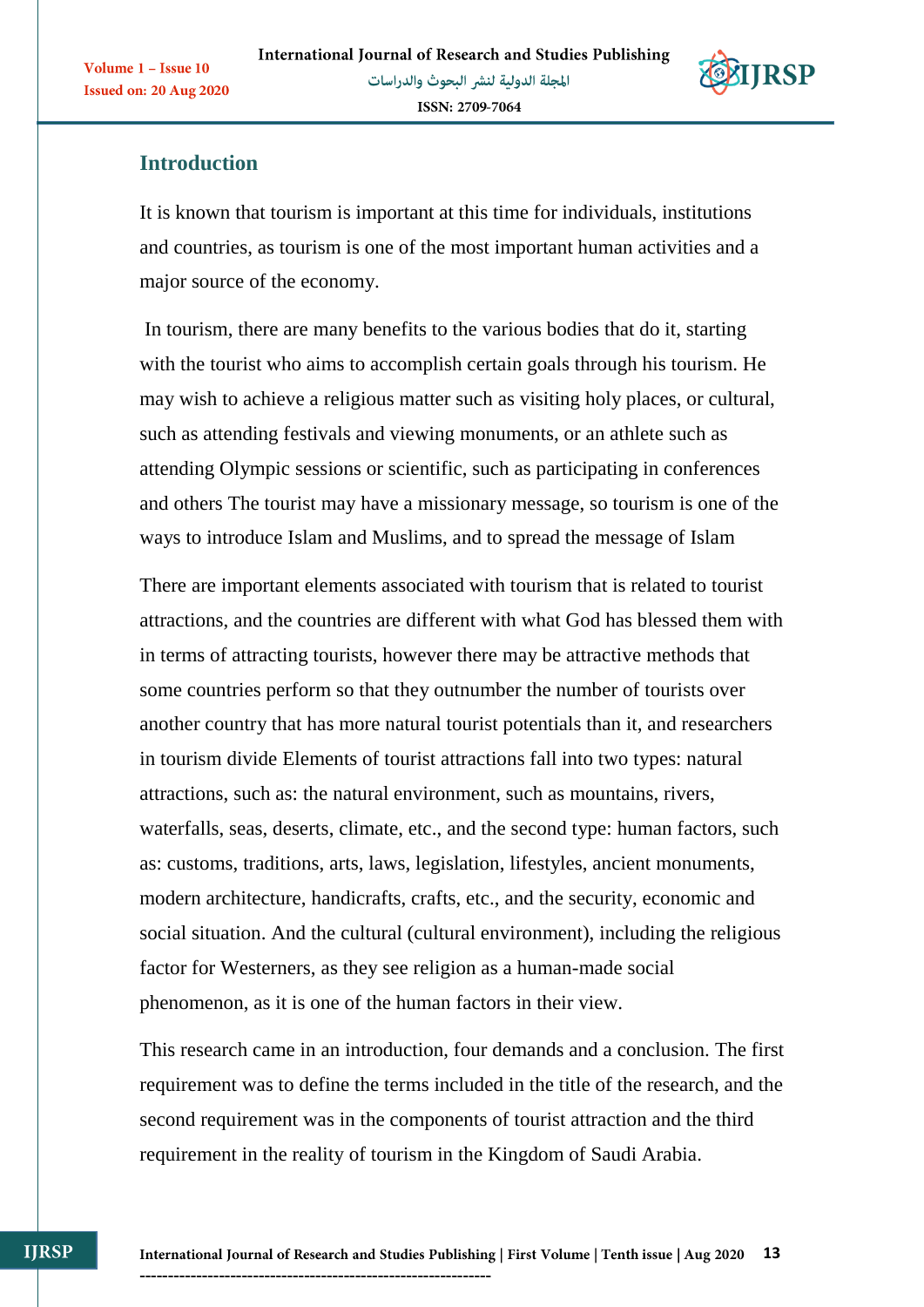

# **The study Problem**

Tourism is one of the most important human activities, and as it is considered a basic source of economy in many countries, just as tourism has economic motives, it also carries cultural and religious goals, so the communication that takes place through tourism between societies and cultures is one of the ways to learn about Islam, Islamic societies, and inform The true message of Islam, for it is in this regard one of the means of calling for a nation, its culture and religion.

# **Research Hypotheses.**

1. What are the most important foundations and components of the tourist attraction?

2. What is the current state of tourism in the Kingdom of Saudi Arabia and how is it related to economic development?

# **Objectives**

This study aims to achieve a set of objectives, including:

1. A statement of the most important foundations and constituents of tourist attractions.

2. Explain the current state of tourism in the Kingdom of Saudi Arabia and the extent of its link to economic development

# **Search terms**

Attraction as a language: The word "attraction" in the language contains several meanings, including: extension, including: diverting a thing from its position, amputation, and contention. And it came in Ibn Faris' al-Muqayasat al-linguistic dictionary: Attracting: Jim, Zhaal, and Baa are one origin,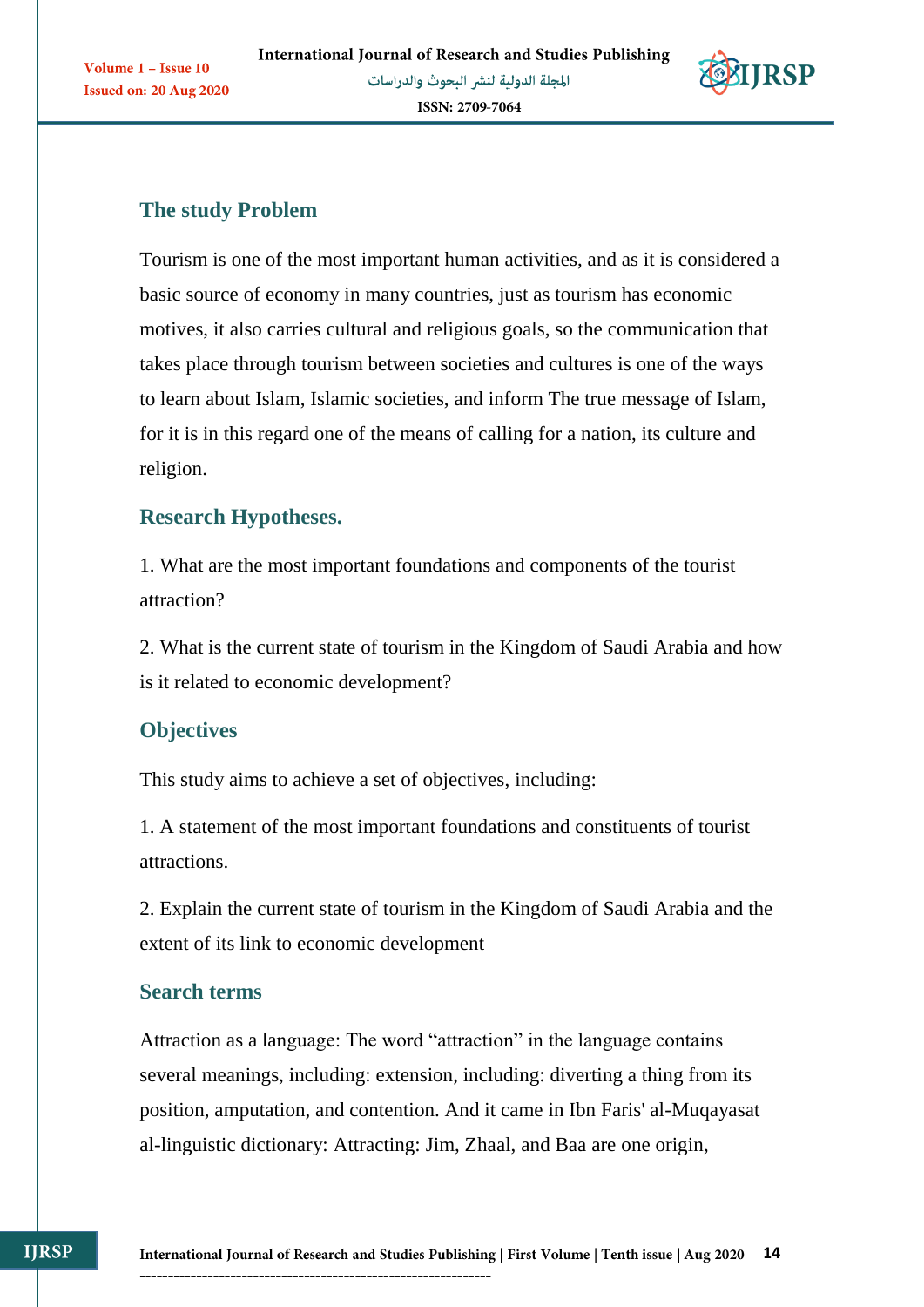

indicating that a thing is cut off. The Door; Because if her milk decreases, it is as if she drew it to herself.

Tourism: Researchers differed in the phenomenon of contemporary tourism in its definition, due to the difference in the angle from which each researcher views tourism. , And other various axes

From the previous definition it is clear that tourism should include four basic points:

1. Tourism involves moving people from one location to another outside their local community.

2. Tourist destinations provide a range of activities, experiences and facilities.

3. The tourism industry includes a number of sub-economic activities. Together, these activities generate significant income for the national economy through foreign hard currencies that enter the visited tourist country through tourists.

4. The different needs and motives of the tourist require satisfaction, and for these the needs and motives create a social impact.

Hence, the close link between tourism and attraction is evident, as they are two of the four elements on which tourism is based related to tourist attractions.

#### **Attractions**

Volume 1 - Issue 10

Issued on: 20 Aug 2020

The researchers did not find what they read from the references written in tourism on a definition of tourist attractions, but they found definitions of terms close to tourist attractions related to it, through which it is possible to reach a definition of the concept of tourist attractions, and these terms:

The power of attractions

#### **Tourist attractions**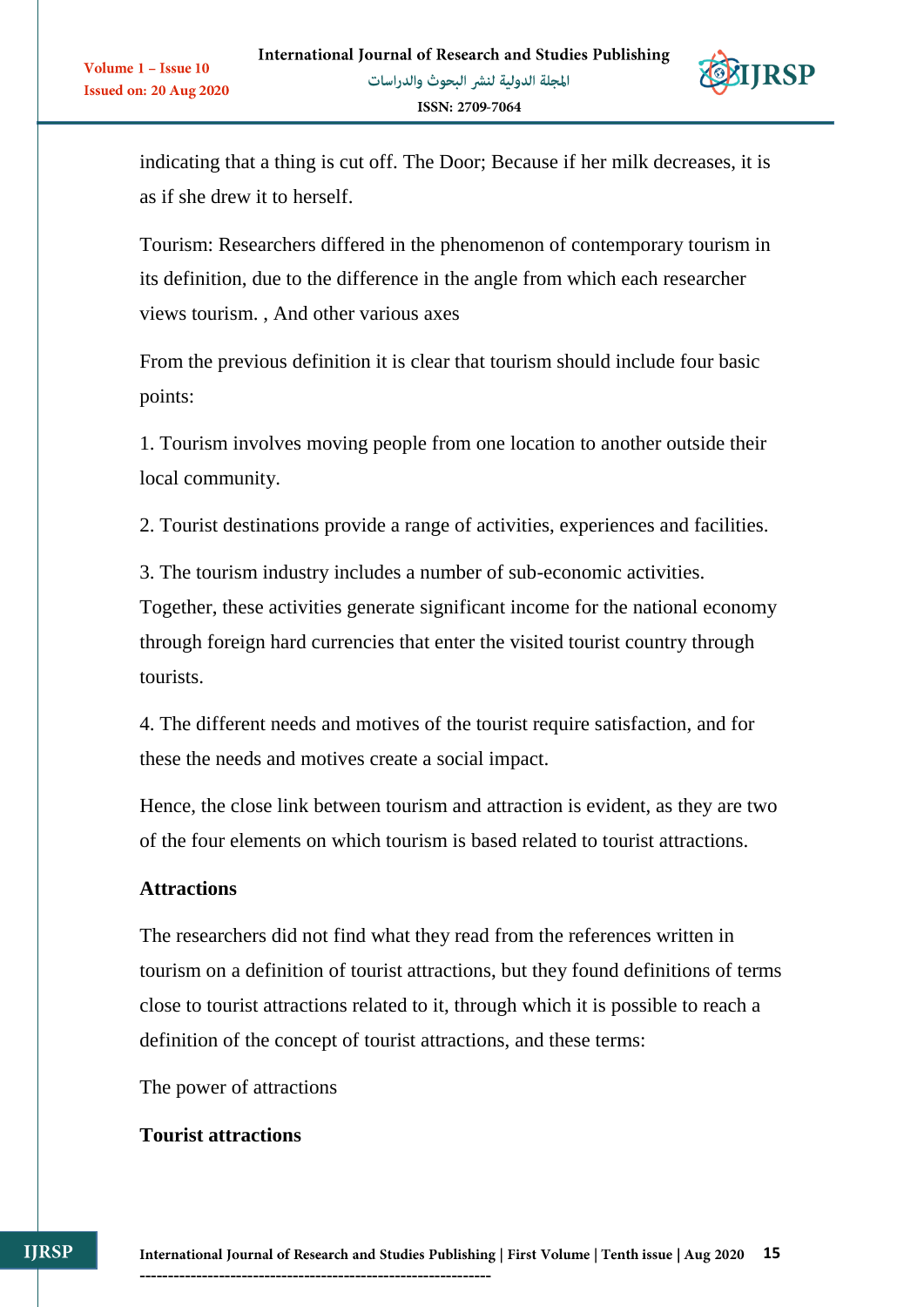

Tourist Attraction: Through the foregoing, tourist attractions can be defined as: they are the internal motives and incentives that motivate a person to visit a specific tourist site, whether it is a natural or human site,

And the elements of tourist attractions can be defined as the elements and characteristics available in the tourism product and the existing physical and social environment. It contains that product, which prompts and motivates a person to visit a specific tourist site, and for this it can be called temptations as well.

# **What are the foundations and components of tourist attractions?**

The temptations and ingredients are attractive factors to participate in the tourist experience, and the temptations are a multi-element product or a combination of a group of incentives or factors that have the power to influence the decision-making in choosing a tourist in the destination of the tourist destination, and they form the basis that must be available in the destination tourist destination regardless of its size and the job It is famous for it and divides these constituents into natural constituents created by God Almighty, and human constituents made by man.

#### **First, the natural ingredients:**

Volume 1 - Issue 10

Issued on: 20 Aug 2020

Natural resources are the main factor in the establishment of tourism, as it is the main foundation stone that enters the productive process of the tourism industry, and it is a tourism product made by the Creator, the Almighty, that man has no role in creating it, such as the diversity of the earth's surface shapes in mountain areas, plains, valleys, lakes, coasts, mineral waters and rivers And waterfalls, in addition to the diversity of plant and animal life, which constitutes a qualitative addition to the tourist scene to become more exciting in the formation and revitalization of the tourist phenomenon, and the weather conditions and the state of climate and weather in terms of the tourist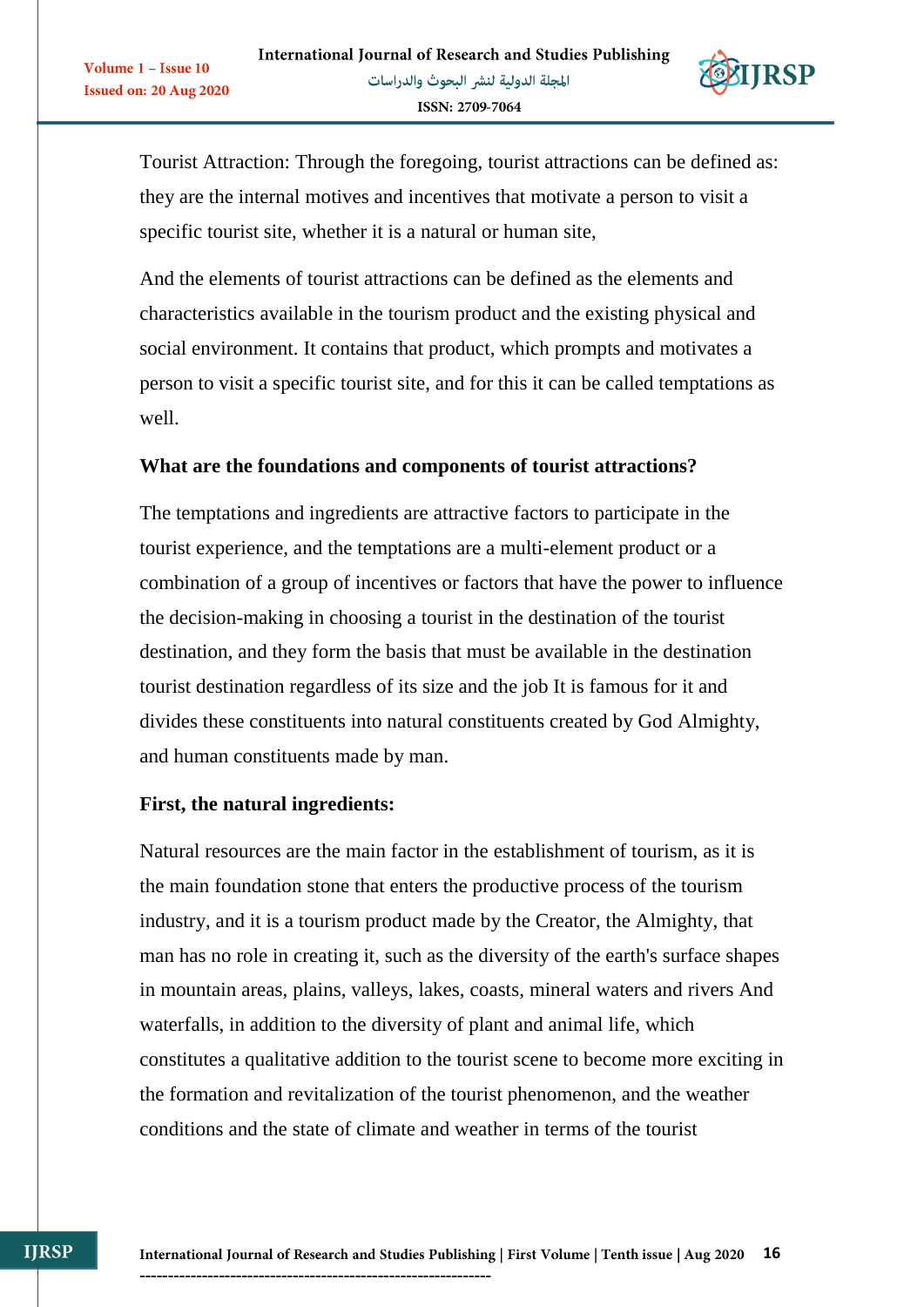

destination are considered as suitable tourist incentives for trips on holidays and medium and long vacations.

As these phenomena affect the quantity of tourism, and its impact extends on the quality of the tourism demand

Natural resources play a major role in the tourism development process, and play a fundamental role in providing basic services to tourists and meeting their various needs that they intend to visit the tourist site.

One of the important elements of tourist attraction, as it plays a major role in determining the climatic, plant and animal characteristics of the tourist region, and there is no doubt that the effect of geographical location in the attraction also depends on the extent to which the tourist region enjoys the availability of transportation, which requires a suitable geographical nature to provide the necessary infrastructure for this purpose The good geographical location of some Countries help the tourism industry to become popular due to its easy connection with the outside world, especially if its locations are close to the main tourist demand areas

# Second, the human fundamentals

Volume 1 - Issue 10

**Issued on: 20 Aug 2020** 

It includes social and cultural life, customs, traditions, folklore, handicrafts, religious rituals, colors of local foods and all kinds of arts, patterns of life in its diversity, monuments and services that are represented in the water, electricity and sanitation network and attractions that depend on the presence of national events and festivals, such as the Janadriya Festival in the Kingdom of Saudi Arabia.

# The human potential can be divided

1. Services are one of the most important factors for tourism development, and are considered a basic necessity for any tourism project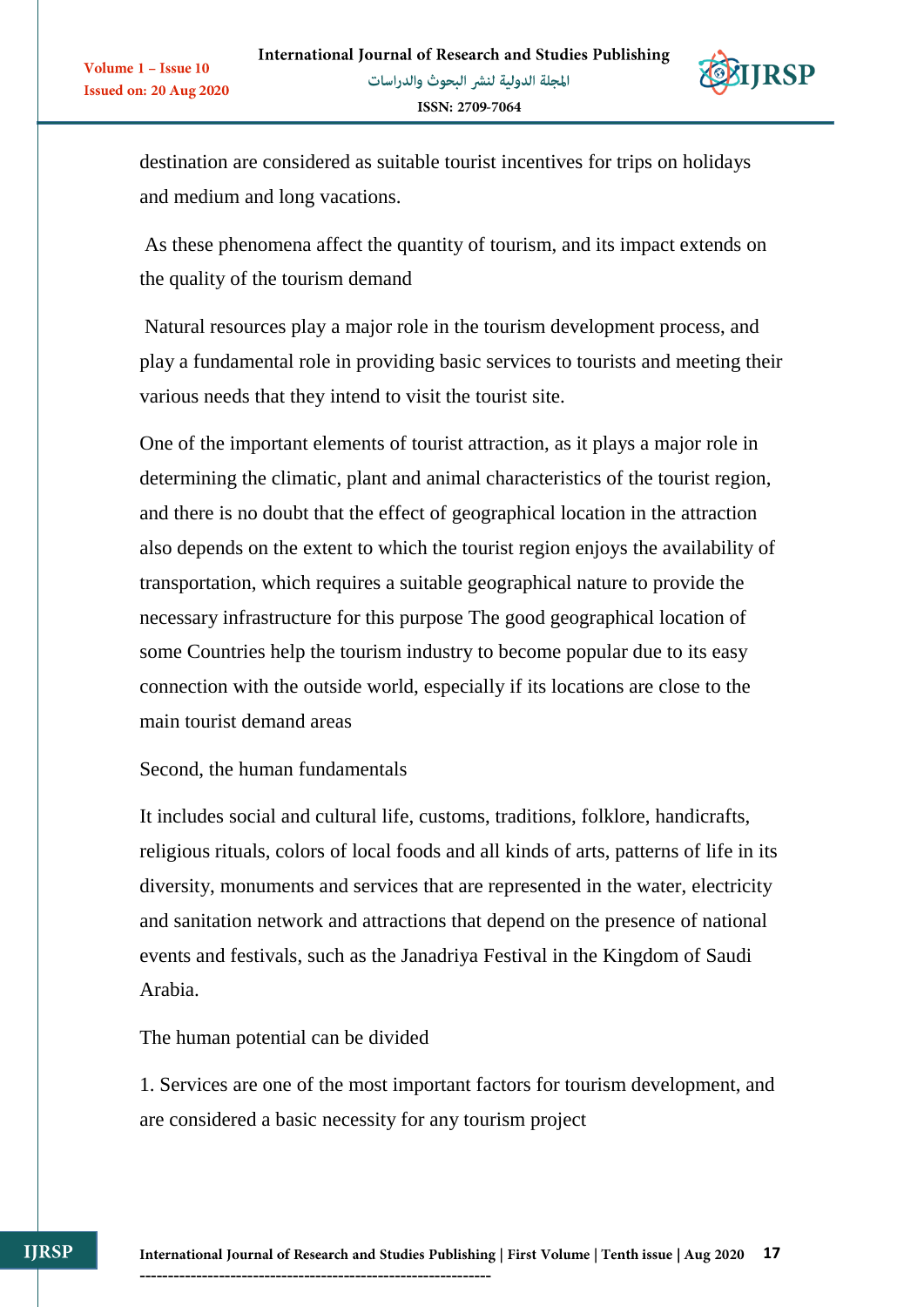**Issued on: 20 Aug 2020** 



Tourism infrastructures include: such as water, electricity, communications, health services, roads, airports, air and land, and sea transportation, and transportation and transportation are considered a basic necessity for the development and service of tourism, in order to link all archaeological sites and facilities with paved means of transportation, so that tourists can access them.

And it includes the superstructures and the superstructure includes: the establishments prepared for residence, such as hotels, furnished apartments, camps, tourist information offices, travel and mail agents, restaurants, cafes, entertainment and entertainment centers, etc., and these differ from one country to another according to the level of the country's progress.

It also includes the various industrial and commercial sectors, banks and urban areas, the facilities offered at the price level, the advertising capacity of various media to attract tourists, security, stability, health care, good treatment, and the ability to highlight all aspects and peculiarities of interest to tourists of various desires.

During a short period of its life, the Kingdom of Saudi Arabia was able to achieve a great development in the field of providing the necessary infrastructure for any economic or social activity, without which the tourism activity could not grow and develop anywhere, and these services include road networks that link the various parts of the Kingdom.

Addition To the establishment of modern means of transportation, the establishment of international and domestic airports, the establishment and processing of ports, the establishment of a modern advanced network for internal and international communications, the spread of health services, the diversity of areas of municipal services, electric energy, the establishment of parks and parks, in addition to the role of the private sector in building hotels, furnished apartments, tourist resorts and restaurants, where he played This development in the field of infrastructure is to support the tourism potentials in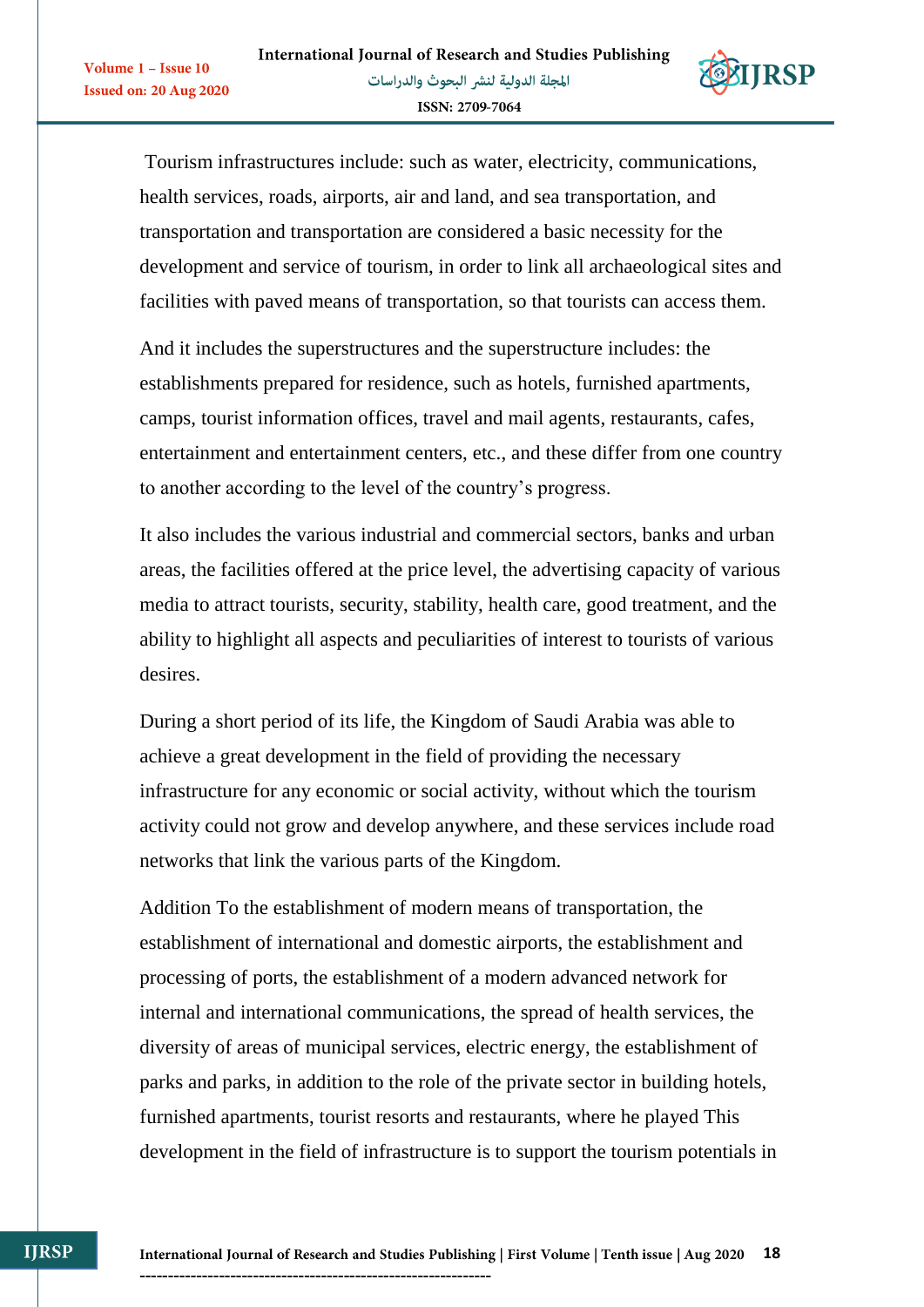

the Kingdom and to show tourist attractions by encouraging investment in the field of tourism, attracting foreign investment to the Kingdom, and the Kingdom's sense of the importance of tourism and the role that it can play in the economies of the Kingdom, as tourism revenues have achieved third place in the economies of the Kingdom. After petroleum and petrochemical industries.

2. The skill trained

Volume 1 - Issue 10

Issued on: 20 Aug 2020

It consists in preparing the scientific and technical frameworks necessary for the development of the tourism sector, such as establishing tourism and hotel colleges, opening scientific programs in universities to graduate the human cadres necessary for the development of tourism and establishing bodies concerned with supervising the tourism sector, as is the case in the General Authority for Tourism and Heritage in the Kingdom of Saudi Arabia, which was established in 1429. And the institutions based on the tourism sector, and through the enactment of legislation, laws and general organizational structures, and the development of shopping plans and tourism promotion programs

3. Handmade products

These industries enjoy their beauty and accuracy, such as the manufacture of rugs, daggers, swords, silverware and textile industries, and there are special markets for these industries in various countries.

4. Provide a security component

Security is considered one of the most important elements for the growth and development of tourism in any country in the world, as there is a direct relationship between security and tourism, so the more security is available, tourism develops and flourishes, and vice versa, the more the tourist feels that there is no security for him in a country he refuses to visit him even if it is available there Other constituents, tourism is considered to be overly sensitive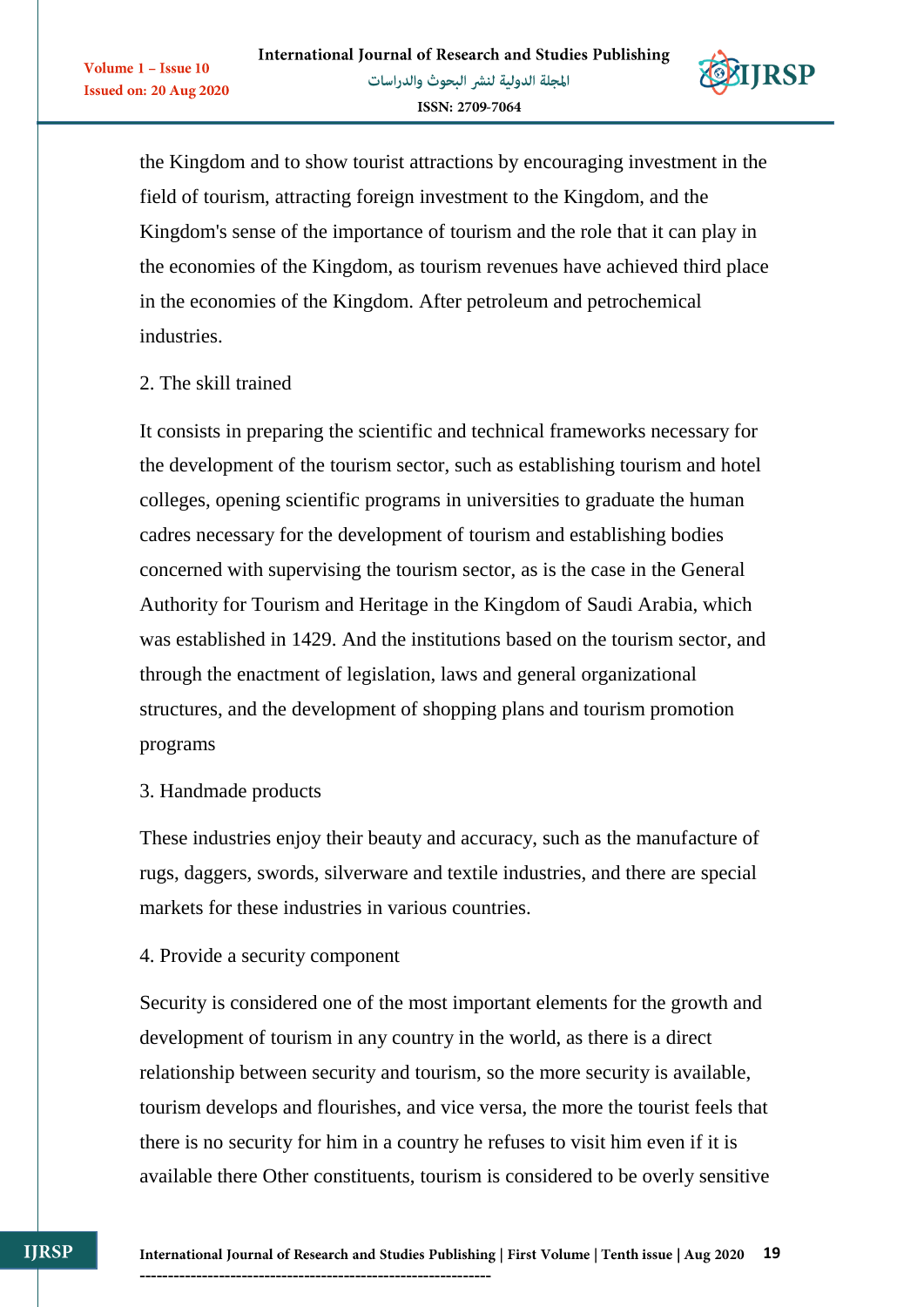Issued on: 20 Aug 2020



to political, social and economic conditions in addition to being affected by regional and international conditions represented by regional wars and disputes.

These aspects play their role in the tourist attraction, as it is an attraction factor for the tourist who wishes to learn about the customs and traditions of peoples, their arts, traditional industries and their cultural and artistic manifestations such as artistic festivals, scientific conferences, sports courses, seminars, monuments, and others

What is the current state of tourism in the Kingdom of Saudi Arabia?

Tourism in the Kingdom of Saudi Arabia is an emerging economic activity and a strong competition among other economic activities, and its importance lies in the fact that it contributes to providing many job opportunities for Saudi youth, preserving the cultural and natural heritage in the Kingdom, increasing citizens' awareness and introducing them to their country better, and developing the infrastructure The infrastructure in the various regions of the Kingdom, as well as providing pioneering opportunities for business and service for those with low capital, reduces the leakage of national income abroad, and diversifies the sources of the national economy

The authorities supervising tourism activities were numerous, between the public and private sectors, so the Ministry of Education and Knowledge supervised the antiquities and museums sector, and the Ministry of Trade supervised accommodation services such as hotels and hotel apartments, and the Ministry of Municipal and Rural Affairs undertook the establishment of parks, public parks and beaches beautification.

The Civil Aviation Authority supervises travel and tourism agencies. As for the private sector, its role was limited to the Saudi Hotels and Tourism Facilities Company, and the establishment of some recreational motorized game complexes. In 2000 AD, the sixth development plan was issued, which clearly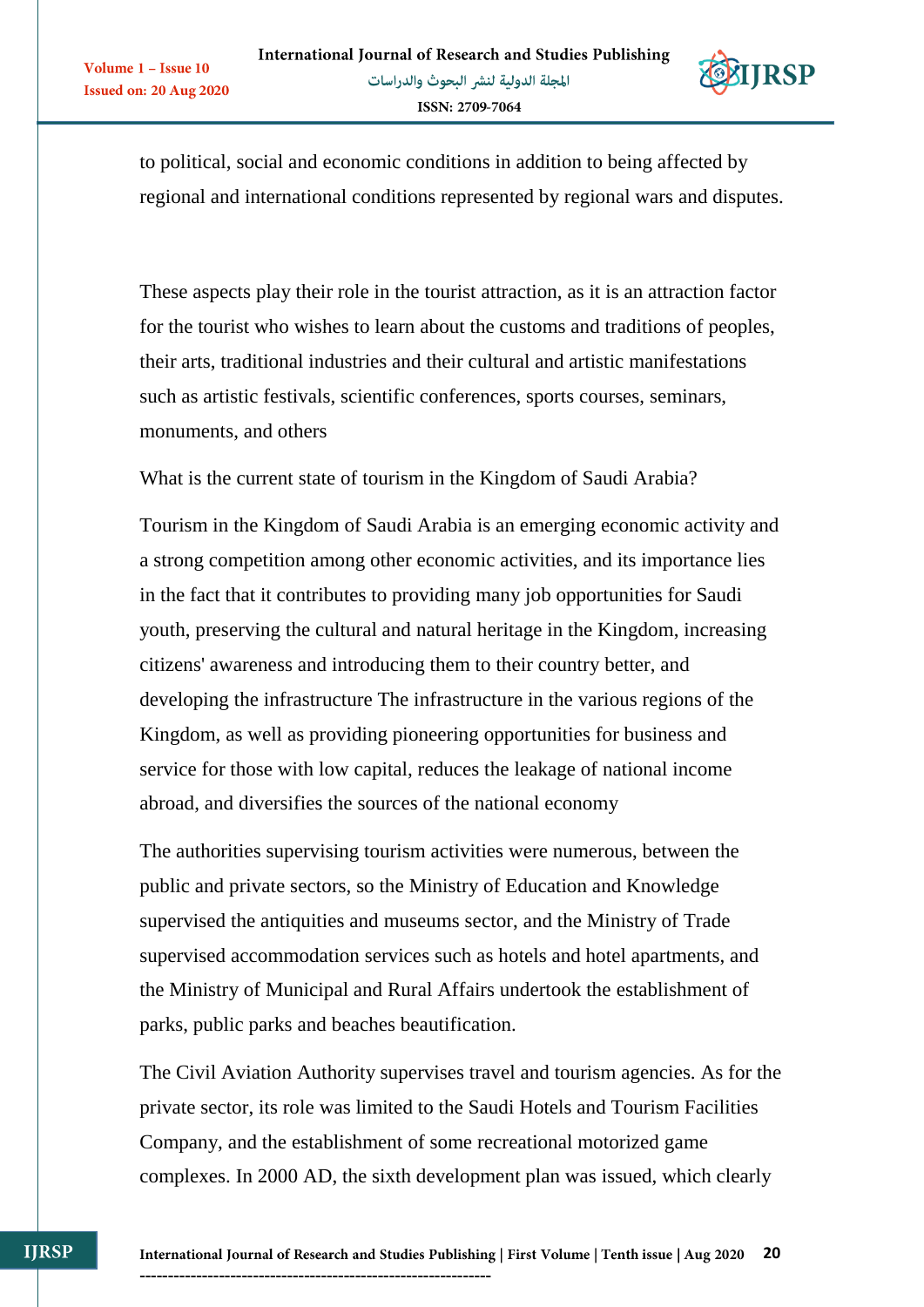

indicated the importance of tourism and its developmental role at the regional and national levels.

In light of the Kingdom of Saudi Arabia's interest in tourism, the Cabinet Resolution No.

(9) And its date 12/1/1421 AH, and the judge established the Supreme Commission for Tourism to confirm the adoption of the tourism sector as a cultural, social and economic sector, and to confirm that domestic tourism has become a national reality that requires the responsible authorities to plan for its development and development, based on the following distinct tourism components:

1. The blessing of security and safety that characterizes the Kingdom.

2. The originality of the Saudi hospitable society.

3. Geo location.

Volume 1 - Issue 10

**Issued on: 20 Aug 2020** 

4. The vast area of the Kingdom and its disparate terrain with a varied climate and stunning views.

5. Availability of important archaeological and historical sites, and distinction of the national cultural heritage.

6. Availability of modern services and infrastructure necessary for the tourism industry

In addition to that, the religious aspect that characterizes the Kingdom of Saudi Arabia and the privacy it enjoys in that is one of the most important of these ingredients at all.

Then Cabinet Resolution No. (78) was issued on 3/16/1429 AH corresponding to March 24, 2008, to become the General Authority for Tourism and Antiquities, after annexing the Antiquities and Museums Sector to it. On Monday 12 Ramadan 1436 corresponding to June 29 2015, the Council of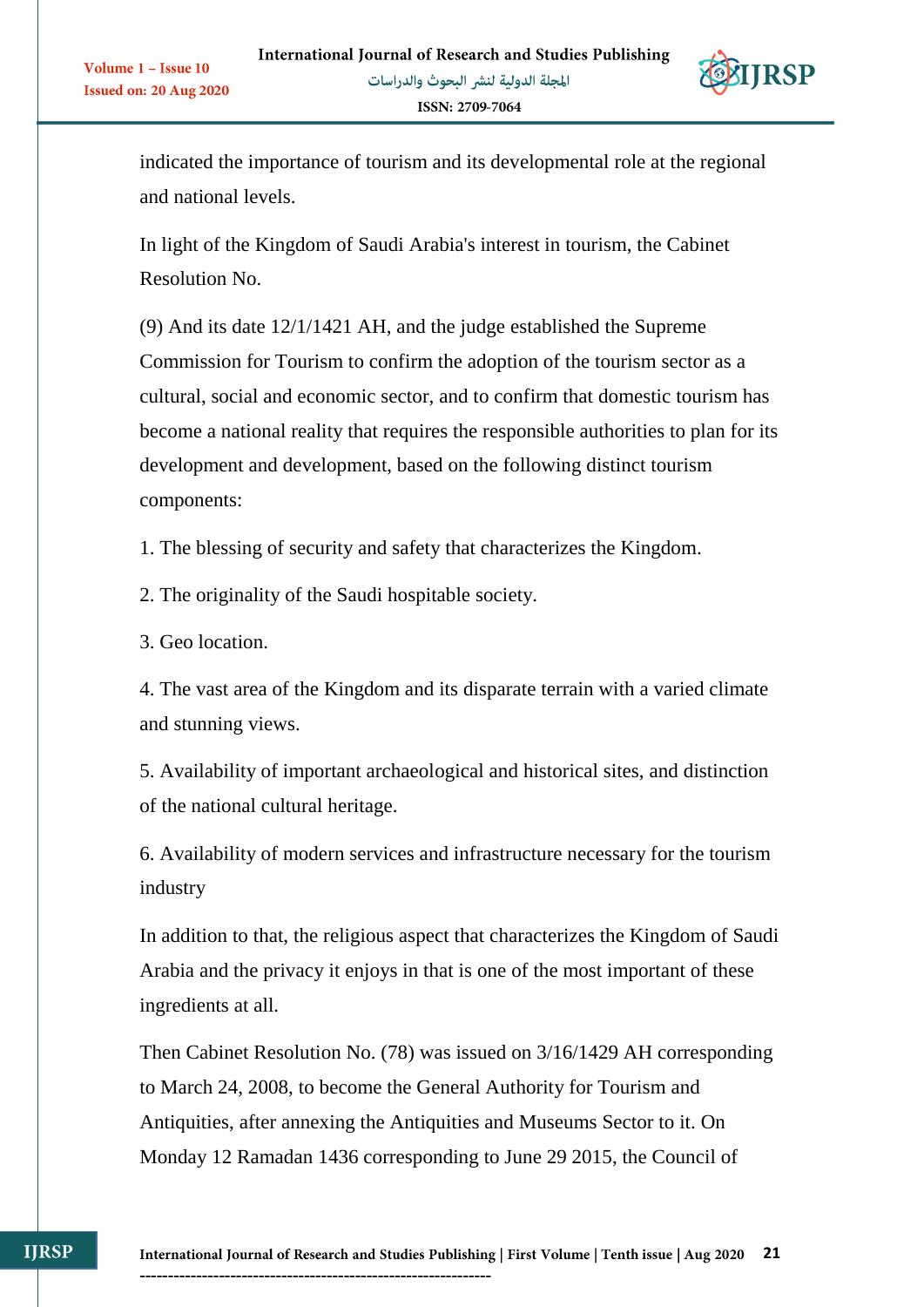**Issued on: 20 Aug 2020** 



Ministers decided Approval of amending the name of the General Authority for Tourism and Antiquities to) the General Authority for Tourism and National Heritage.

In view of the increasing importance of tourism and the attention given by the Saudi state to it, the Kingdom of Saudi Arabia ranked sixty-fourth in the world and fifth in the Arab world in terms of competitiveness in the field of tourism, which is based on a set of indicators that are complementary infrastructure, travel and tourism policies, appropriate conditions, infrastructure, and natural resources, Based on the analysis of the Tourism and Travel Competitiveness Report for Arab Countries in 2015, the Kingdom ranked 69th in the world in the field of cultural and natural resources, ranking 83 in natural resources, and 55 in cultural resources.

The Kingdom of Saudi Arabia ranked 51 globally in the infrastructure index, as this index included three variables: Air transport infrastructure, and ranked 40 globally

Land and maritime transport infrastructure, where it ranked 60th, and finally the tourism services infrastructure, which ranked 67th in the world.

The Arab Tourism Organization also announced that the cities of Jubail and Abha have won the capitals of Arab tourism for two years

2016-2017, in which the number of tourists is expected to increase by 30%.

The tourism accommodation sector in the Kingdom of Saudi Arabia has achieved impressive leaps since 1429 in terms of the number of tourism facilities, the volume of investment, the sector's development and organization, and job opportunities for Saudis. In 2004 the number of hotels and furnished housing units was 2,139 establishments.

At the end of 2015, this number reached 5868 establishments, while the number of hotel rooms increased from 104 083 to 281 863 rooms at the end of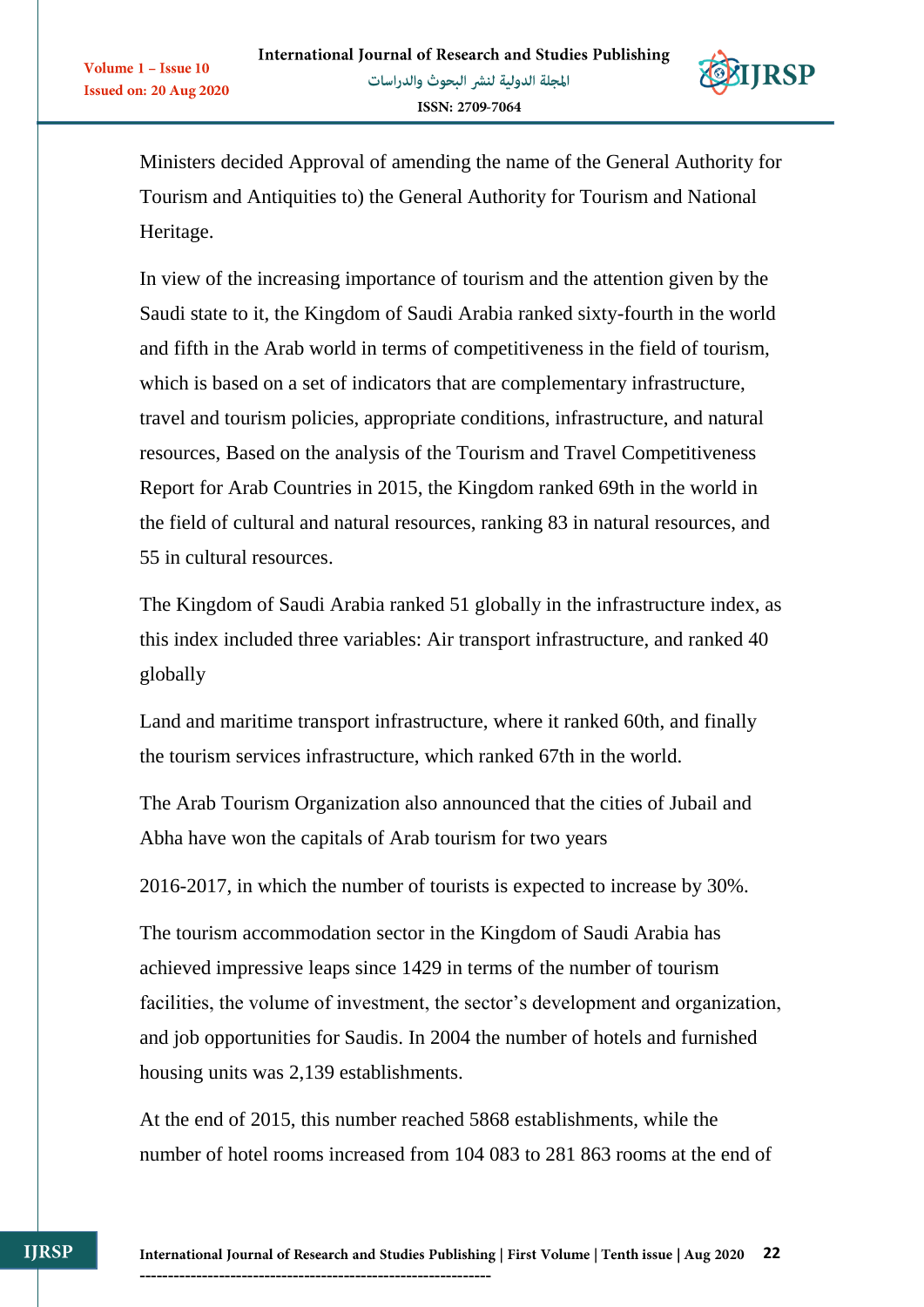

2015, and the number of furnished apartments' rooms increased from 51,768 in 2004 to 165040 rooms in 2015.

The number of international hotel companies increased from 5 companies to 25 companies, and the number of employees in the sector doubled to 113,048 employees, 28% of whom are Saudis.

The volume of tourism income for domestic tourism in the Kingdom of Saudi Arabia in 2014 reached 17.5 billion, and this number increased to 19.21 billion in 2015, an increase of 9.8%. Tourist nights in the Kingdom reached 9.2 million in 2014, while in 2015 it reached 52 million, an increase of 6 %.

Tourist trips in 2014 amounted to 13.6 million trips, and in 2015 they reached 15.5 million trips, an increase of 6%.

# **Tourism in the Kingdom of Saudi Arabia varies to:**

By virtue of the large area occupied by the Kingdom of Saudi Arabia, it is distinguished by the diversity of the tourism components, including geographical, historical and natural, due to the availability of archaeological sites, religious places, deserts, and cultural and social legacies necessary for the growth and prosperity of this phenomenon at the level of neighboring countries, and perhaps what Saudi Arabia has witnessed for nearly two decades of increasing interest

The tourism sector is clear evidence of the government agencies 'interest in tourism activity in the Kingdom, which has undoubtedly become an important axis of social and economic activity that enjoys official interests and positive participation from the private sector and citizens.

# **Among the tourism patterns in the Kingdom of Saudi Arabia:**

#### **1- Religious tourism**

Volume 1 - Issue 10

Issued on: 20 Aug 2020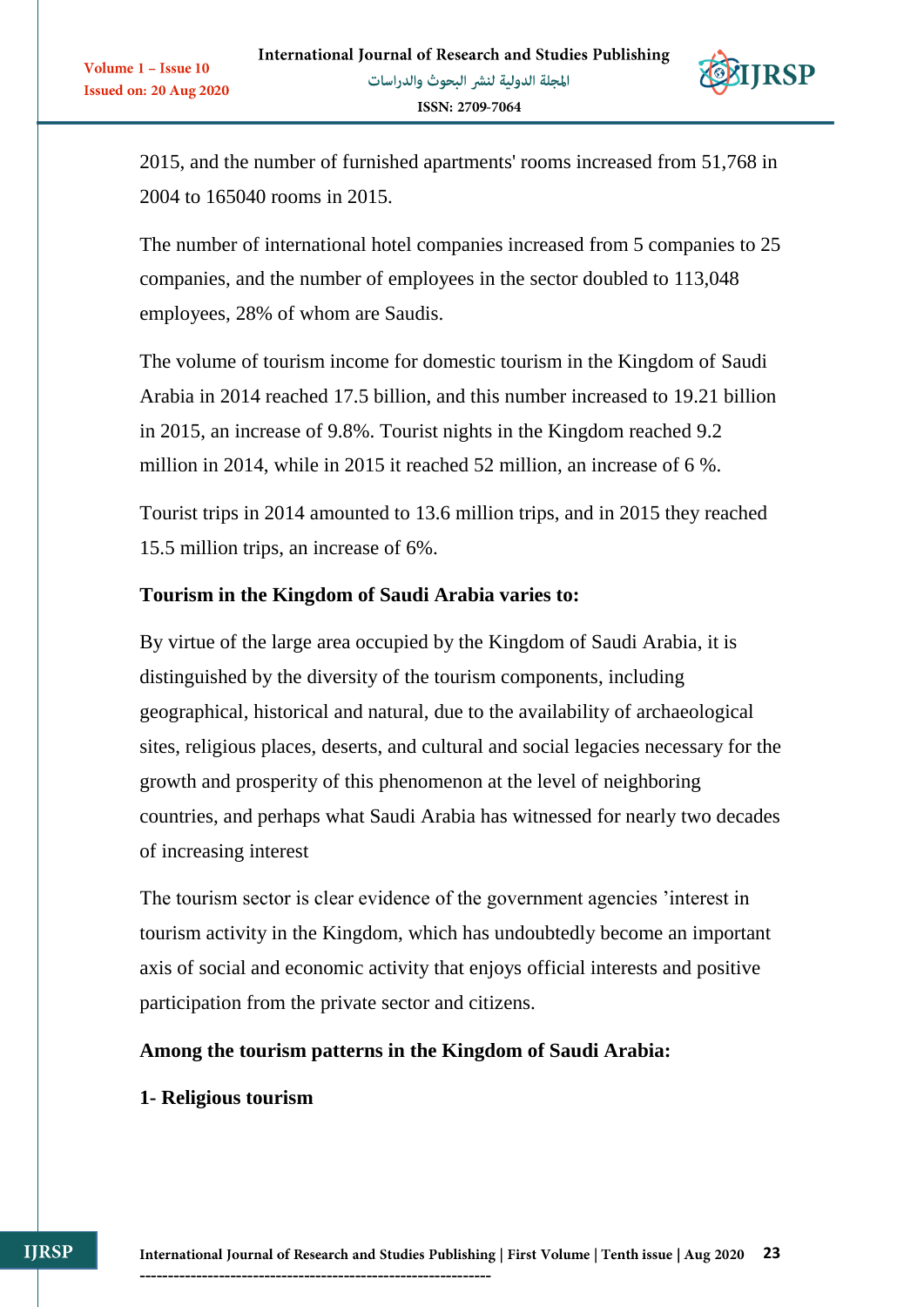

Religious tourism is one of the oldest types of tourism, and is represented in visiting religious sites, and traveling for the sake of preaching Islam, or in order to do charitable work.

The Kingdom of Saudi Arabia is distinguished by its embrace of the two holiest spots among Muslims, namely: Makkah al-Mukarramah and Madinah, and in it the two greatest mosques in Islam are the Grand Mosque and the Prophet's Mosque which the Prophet, peace be upon him, urged to allocate them with the Al-Aqsa Mosque to visit and in Makkah Al-Mukarramah Muslims perform the Hajj, which is an obligatory duty and corner One of the pillars of Islam.

This makes it imperative for every Muslim in the world to visit the Kingdom of Saudi Arabia even once in his life, and many Muslims visit Mecca repeatedly to perform Hajj and Umrah, and to pray in the Grand Mosque and to observe i'tikaaf there. Religious tourist attractions are a great source of income for the Kingdom, as the presence of holy places An important and permanent reason throughout the year for the arrival of large numbers of Muslims to the Kingdom, and this requires the necessary preparation to receive these large numbers, which makes the material return from religious tourism great

Trips for the purposes of religious tourism have achieved at the level of tourism in the Kingdom of Saudi Arabia, and within the scope of inbound religious tourism spending amounted to 15 billion Saudi riyals, with a large proportion of the total spending, and within the scope of the number of national tourism trips, trips for religious purposes have achieved record numbers compared to non-religious trips.

It is expected to increase with the expansion of the Two Holy Mosques and with the increasing number of Muslims

# **2. Cultural tourism**

Volume 1 - Issue 10

**Issued on: 20 Aug 2020**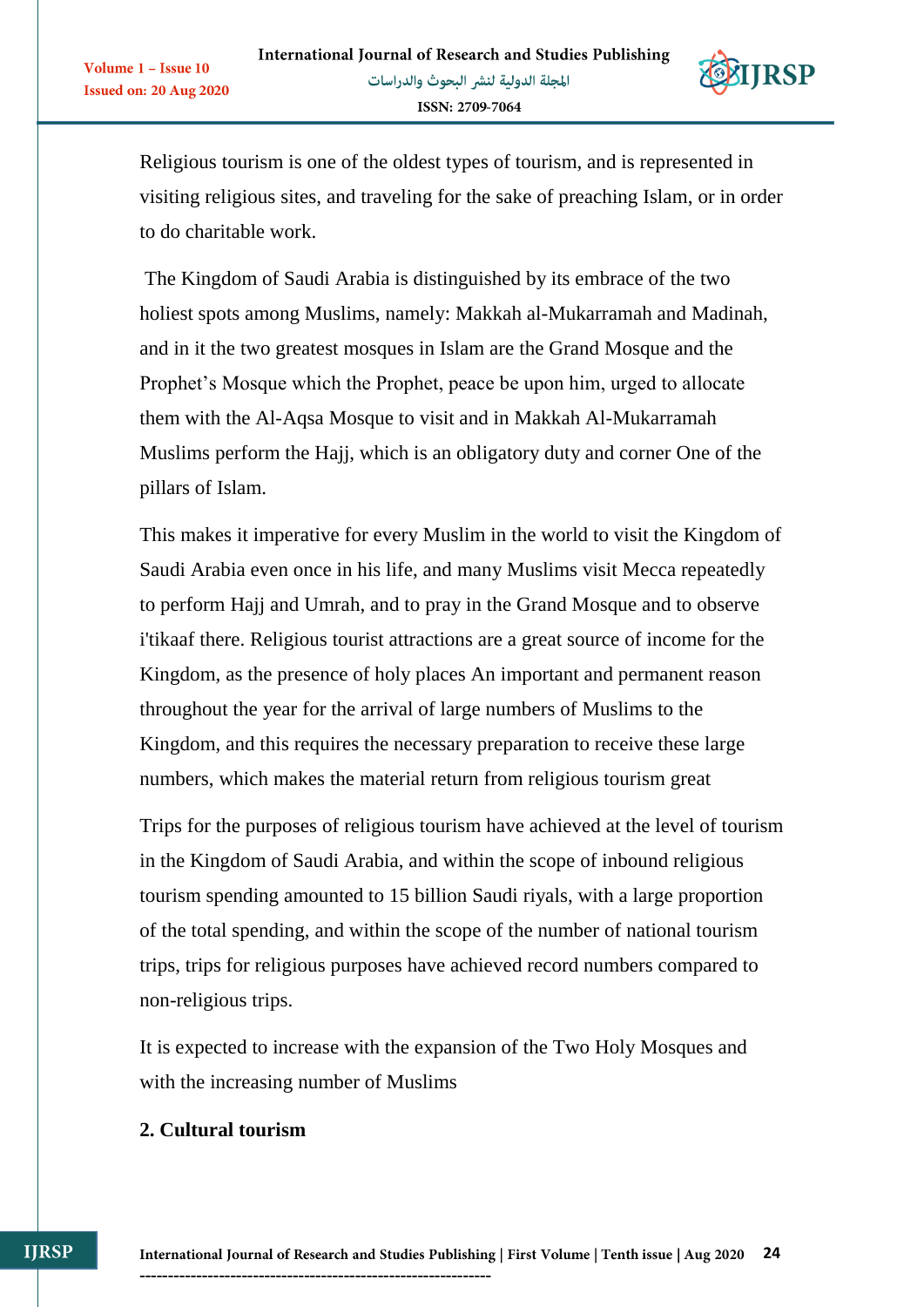

Cultural heritage can be considered the basic component of tourism activity and one of the most important tourism products that depend on cultural heritage, represented by historical archaeological sites in addition to cultural resources related to peoples' lives, such as museums, monuments, urban heritage, handicrafts, cultural heritage festivals and popular meals

Among the most important archaeological tourist groups in the Kingdom are the Lihayan monuments in the Al-Ula region

# **Madain Saleh**

Volume 1 - Issue 10

**Issued on: 20 Aug 2020** 

The Okhdood, the Shubra Historical Palace, the Okaz Market area, the ancient dams of the Taif region, the antiquities of the Tabuk region, Mada'in Saleh, and the Shaza Palace in the Asir region,

Which is one of the oldest archaeological sites.

These civilizations that lived on the lands of the country are distinguished, including a group dating back to before Christ, the most famous of which are regions: Madain Saleh Al-Hajar in the northwest, and Najran in the south, in addition to what God loved this good land with the presence of the Two Holy Mosques on its blessed land, which made it a destination for Muslims from various parts Earth.

#### **Summer and winter tourism**

As tourists frequent the high mountainous areas due to the moderate weather in them, represented by the Taif Mountains, Al-Baha, Asir, Abha and Hail, the northern regions of the Kingdom of Saudi Arabia, and sea tourism, and the Kingdom of Saudi Arabia also enjoys extensive tourism opportunities for winter tourism, represented on the coasts of the southern Red Sea or in the southern islands As Farasan Island, which has ideal temperatures in the winter

#### **4. Coastal tourism**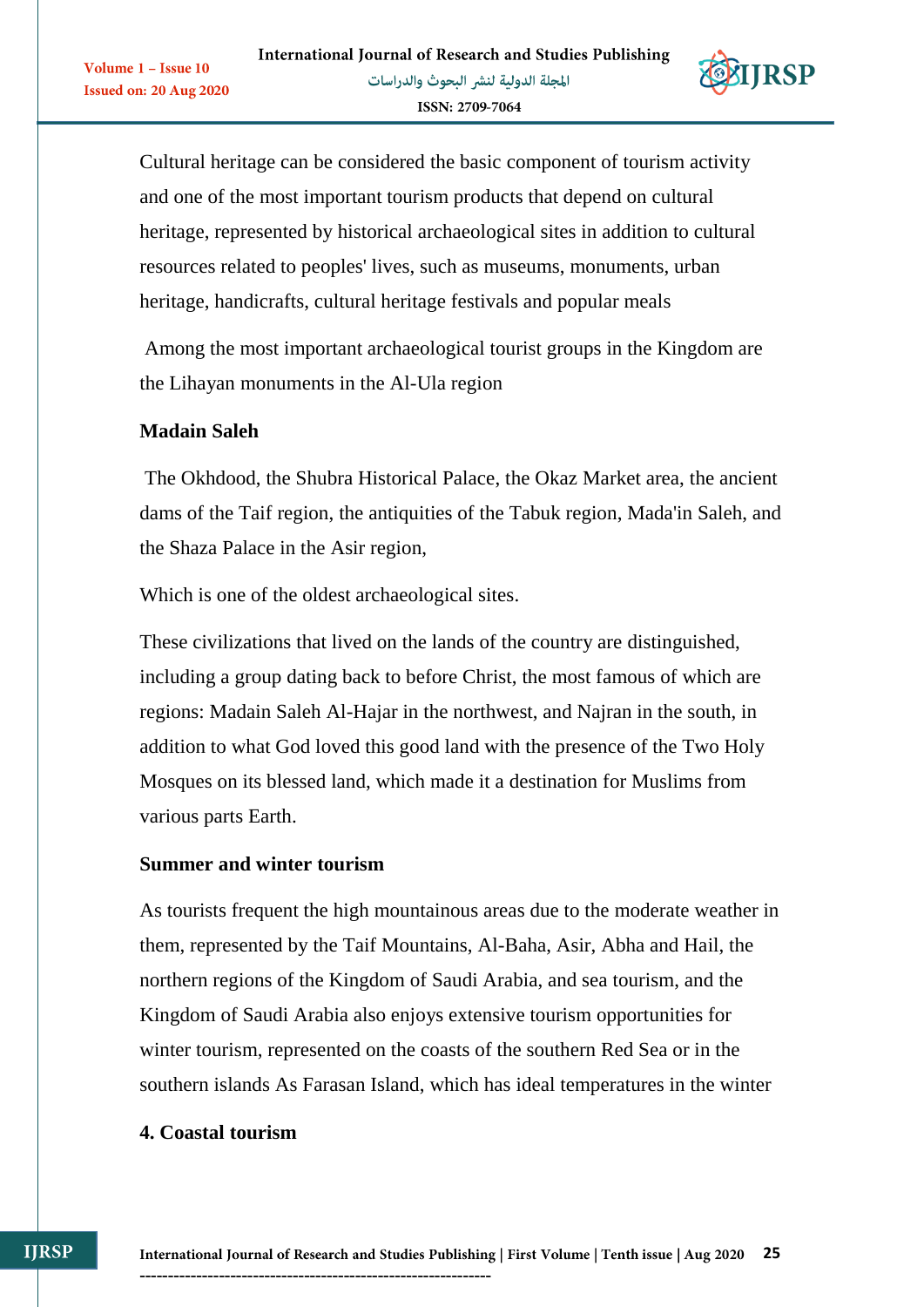

The Saudi coasts overlooking the Red Sea and the eastern coasts overlooking the Arabian Gulf have many natural phenomena and landmarks that can be exploited in creating tourist opportunities, either by setting up tourist facilities such as setting up hotels or by practicing many hobbies such as fishing, diving, surfing, cruises, kayaking, paragliding, beach games and bird watching.

And other areas that could be exploited in developing those areas and thus creating job opportunities that contribute to the elimination of unemployment

#### **5. Island tourism**

Volume 1 - Issue 10

Issued on: 20 Aug 2020

6. The Kingdom of Saudi Arabia is rich in a large number of islands located either in the Red Sea or in the Arabian Gulf, where the number reached 1,300 islands. They are mines for tourism investment for several reasons, including the disparity in the size of the islands, and they are uninhabited, their proximity to the coasts, and the occurrence of some islands Over multiple latitudes, and rich in rare marine and amphibious life.

#### **7. Saharan Tourism**

Desert tourism depends on the availability of natural ingredients, represented by the manifestations of natural beauty in the habitats of wildlife, deserts, mountains, volcanoes, caves, valleys and sand, which may include desert tourism, as the Kingdom includes several deserts that can be used in tourism promotion, such as the influence desert that is used in the establishment of the Hail Rally every year.

And the Empty Quarter and Hana desert, which is a source of beautiful sand dunes, especially when it converges with the golden rays of the sun, mountain tourism, and nature reserve tourism represented by plant and animal ecological diversity and is home to many species of natural and wild life, cave tourism, migratory birds and farms observation

#### **8. Medical tourism**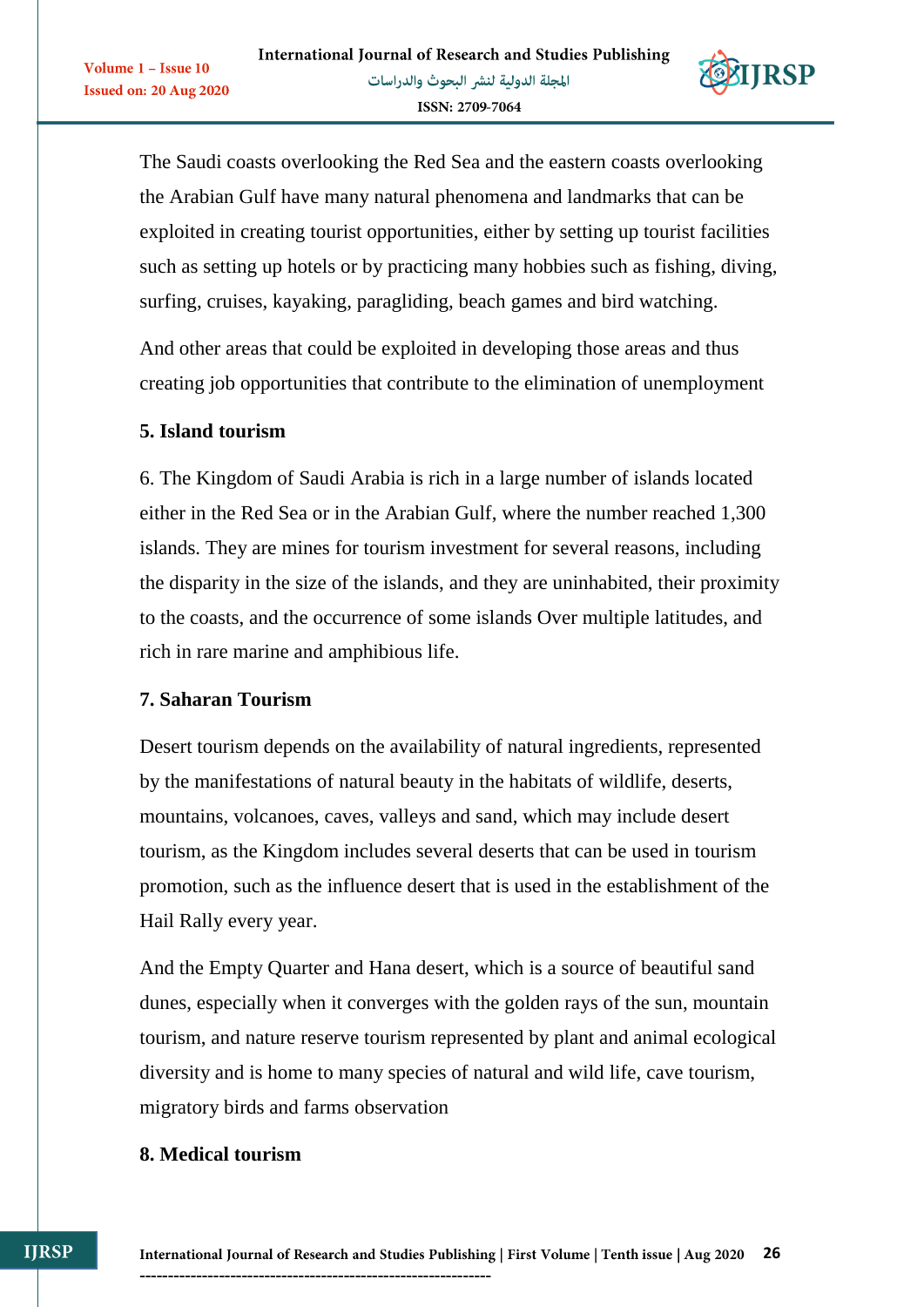

9. Medical tourism depends on the availability of modern medical equipment represented by hospitals, specialized medical centers and human competencies. The Kingdom of Saudi Arabia is well-known in the field of separating twins, as 29 separations were performed for twins from 17 countries during the period 1990-2009, while hospital tourism depends on the extent of Availability of natural resources the curative elements represented by the natural elements such as the pure atmosphere as in the regions of Jizan and Asir and the availability of mineral water and hot sulfur and cold spring water, as in the regions of Jizan and Al-Hasa, and burial in hot sands, and the mud of dormant volcanoes, in the areas of sand dunes and volcanic heat.

# **10. Sports tourism**

Volume 1 - Issue 10

**Issued on: 20 Aug 2020** 

This type is famous in Saudi Arabia through the availability of natural conditions and the age structure of the population, organizational procedures, and sports equipment, as it organizes many sports and regional and international championships, and among the most famous international sporting events that are held in the Kingdom, the Hail Rally or the challenge of great influence, accompanied by many events as a market Crafts and Food Festival, as the number of tourists to this rally reached about 86,000 visitors in 2010

# **Conclusion**

In conclusion, and after this comprehensive detail on the components of tourist attractions in the Kingdom of Saudi Arabia, the most important findings and recommendations reached by this research can be presented, including:

1. The importance of the role that tourism plays in feeding the national income in hard currencies and its impact on the local community through the availability of job opportunities and reducing unemployment. That is why tourism in the Kingdom of Saudi Arabia was one of the important economic sectors, as the tourism sector in the Kingdom of Saudi Arabia played an

--------------------------------------------------------------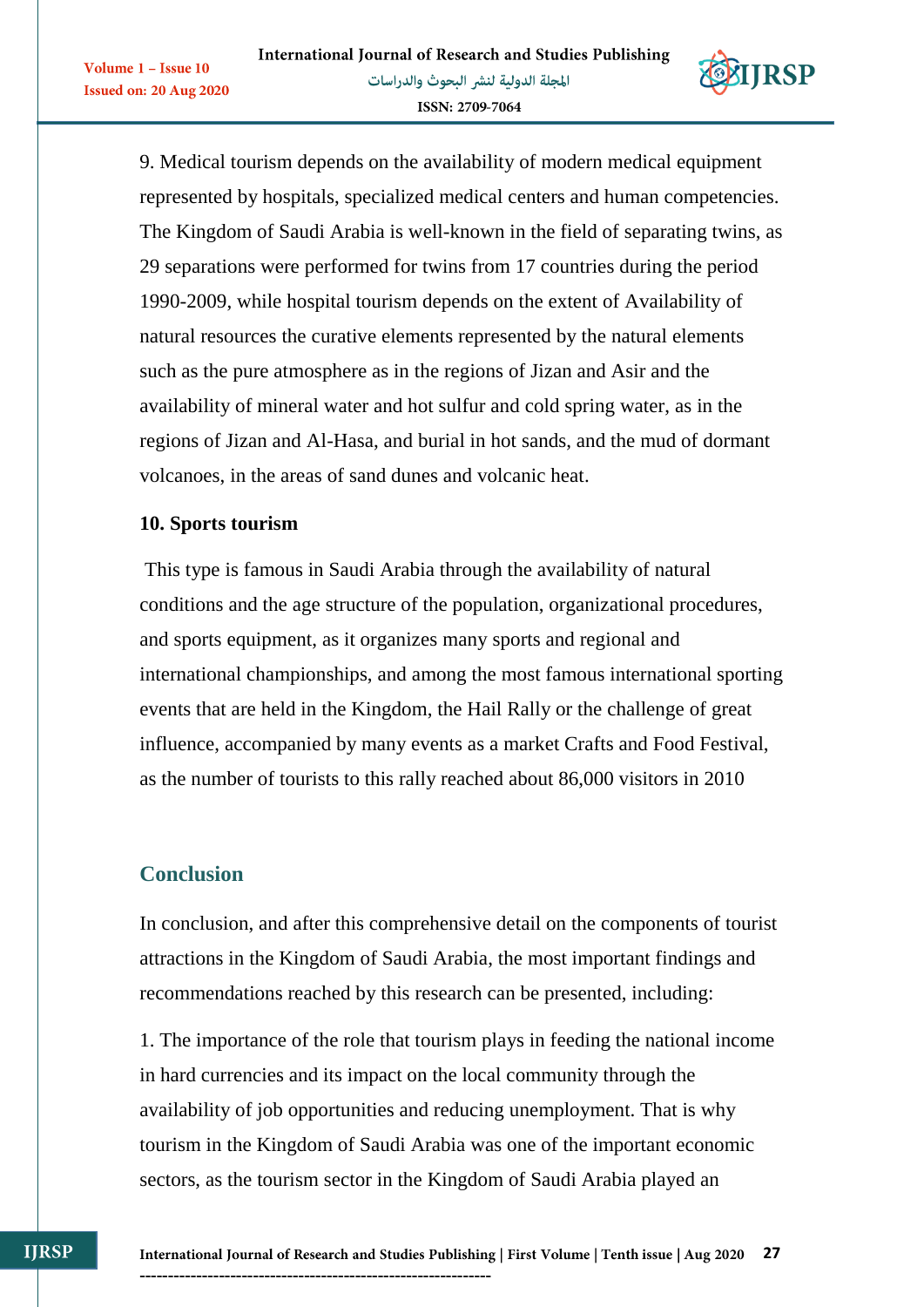**Issued on: 20 Aug 2020** 



important role in the economy NBK contributed more than 7.2% of the gross domestic product in 2011 (Al-Eqtisadiah newspaper issue 12357 dated 9/27/2012), and the percentage of the Saudi workforce exceeded 26% of the total workers in the tourism sector, who occupy 670 thousand direct jobs. This employment accounts for 9.1% of the total workforce in the Kingdom in the private sector. In addition, the Kingdom of Saudi Arabia reaped about \$ 76 billion from tourism in 2013, distributed between foreign and domestic tourists 'spending (Sabq newspaper, 2013).

2. The clear interest by the government of the Kingdom of Saudi Arabia represented by the establishment of the Supreme Commission for Tourism, then its name was transferred to the General Authority for Tourism and Antiquities, and finally its name became the General Authority for Tourism and National Heritage in 2015, and the vision of the Kingdom of Saudi Arabia 2030, which was approved by the Custodian of the Two Holy Mosques, the King Salman bin Abdulaziz, on April 25, 2016, the march of the General Authority for Tourism and National Heritage, considering the tourism sectors and the elements of national heritage as one of the most important basic and most important alternatives for the economies that Saudi Arabia will depend on after oil.

3. The Kingdom's richness in the religious, natural and human tourism elements, and its extension over the area of this blessed state, and the diversity of its terrain and climate, all of this enhances the Kingdom's position on the tourist map, and makes it a destination for tourists in general, and Muslim tourists in particular, and these components are the blessing of security and safety that is distinguished They have the kingdom, and originality the Saudi hospitable society, the distinctiveness of the geographical location, the presence of the Two Holy Mosques, the diverse natural components, the availability of important archaeological and historical sites, the national cultural heritage, the availability of modern services and the necessary

--------------------------------------------------------------

**IJRSP**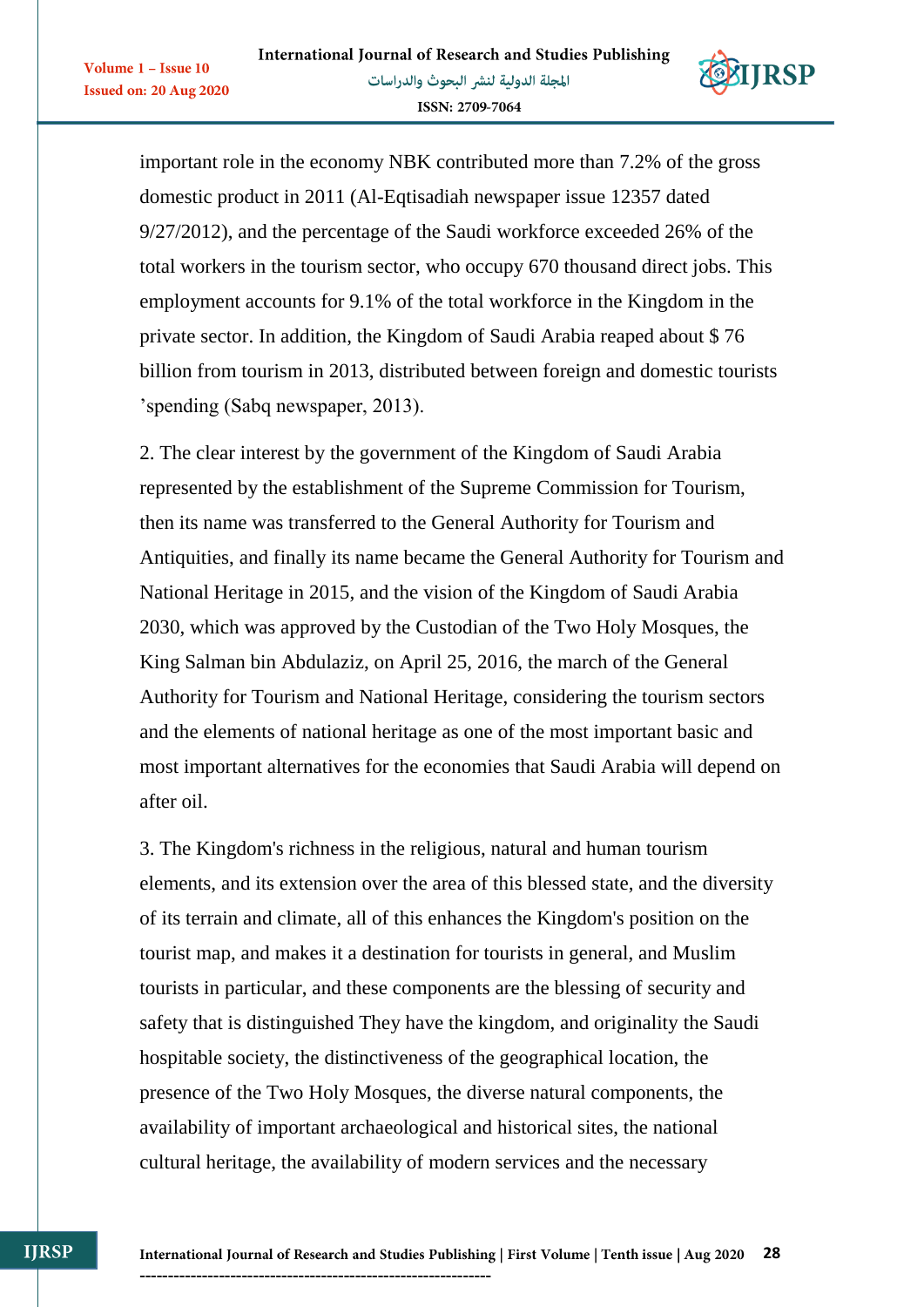

infrastructure for the tourism industry, and the Kingdom is distinguished by the diversity of the main types of tourism and thus the ability to meet the wishes of tourists, whether tourists Foreigner or domestic tourist.

4. Encouraging local and foreign investors to exploit the tourism potentials in the Kingdom of Saudi Arabia, which will benefit the investor in particular, and society in general, by overcoming obstacles to tourism investment, developing more flexible methods and means to face the problems, complications and procedures for tourism investment and proposing joint investment offices Tourist.

5. Continuing to develop and update laws and legislations related to supporting the tourism sector and their practical application.

6. Focusing on investment promotion in the field of tourism patterns available in the Kingdom of Saudi Arabia that are not currently invested,

Such as medical tourism - desert - adventures and developing the quality and level of the tourism product through practical and actual coordination between the government sector and the private sector in the various fields of tourism, whether investments or marketing

7. Urging the private banking sector to finance tourism projects and provide the necessary facilities.

# **References**

Volume 1 - Issue 10

**Issued on: 20 Aug 2020** 

- Ahlam, Khan, Dsuresh Al-Zawy (2010), Ecotourism and its Impact on Development in Rural Areas, Administrative and Economic Research, Muhammad Khader University, Biskra, Issue Seven.

- Adeeb Ahmad Jawan Ahmed (2006): Analysis of economic activities in Syria using standard models for field study in a Master of Statistics and Programming.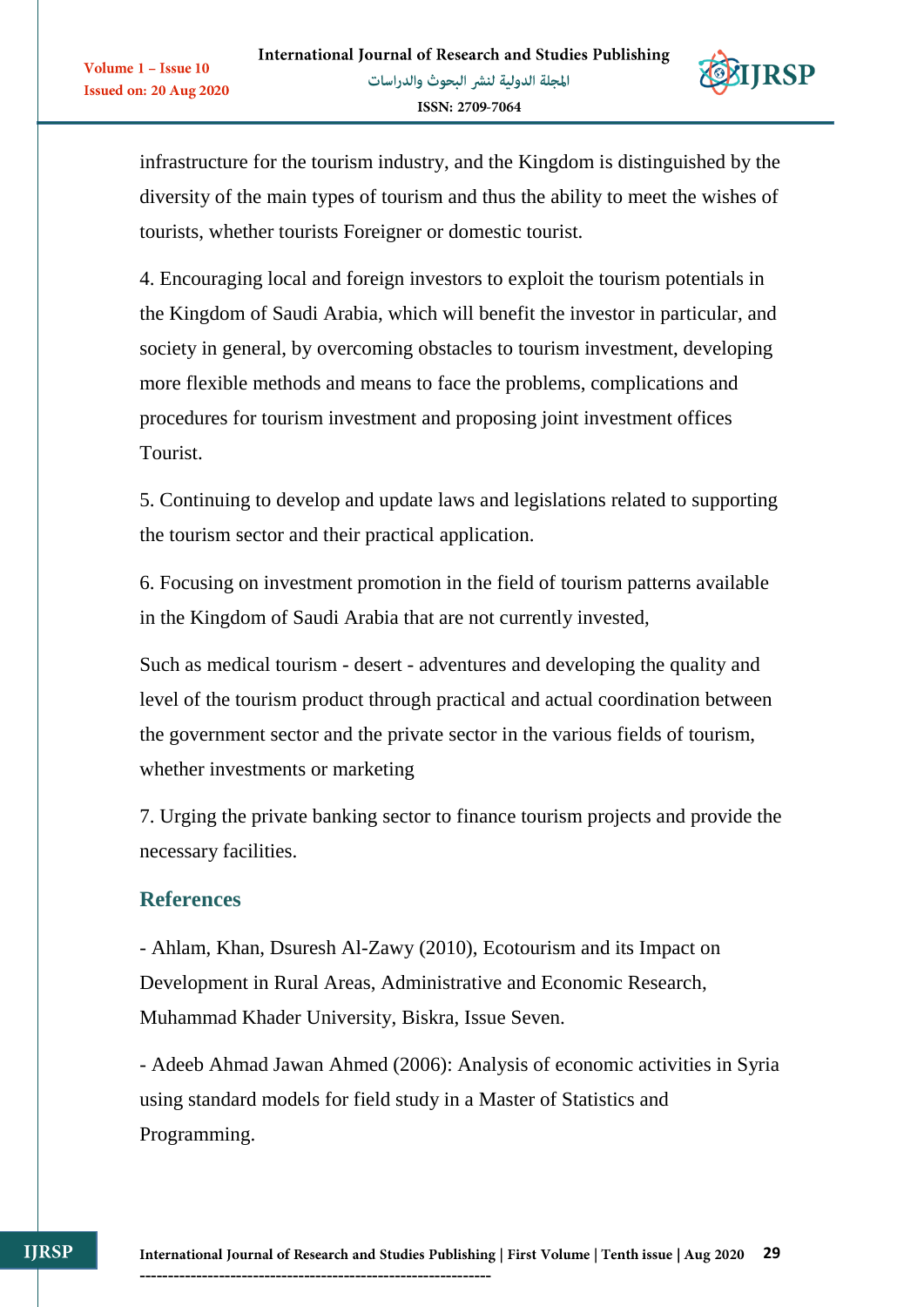

- Raad Majed (2008). Tourism Investment & Marketing, 1st floor, House of Knowledge Treasures, Amman, Jordan.

- Sharifa Abdullah (2011), the recreational behaviors of tourists from the Asir region to the Jeddah governorate, Master Letters.

- Websites: [www.alarabia.net](http://www.alarabia.net/)

Volume 1 - Issue 10

**Issued on: 20 Aug 2020**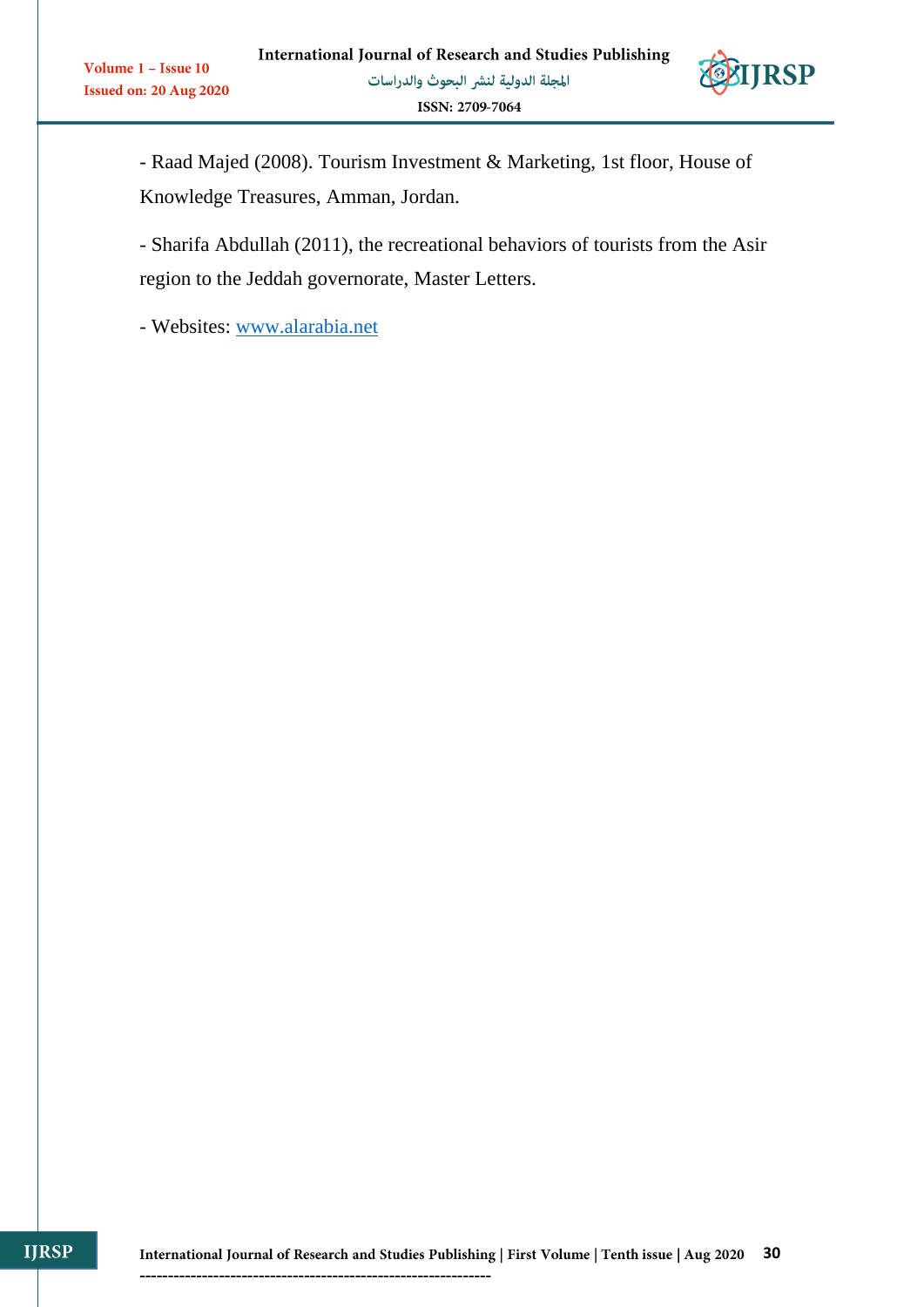